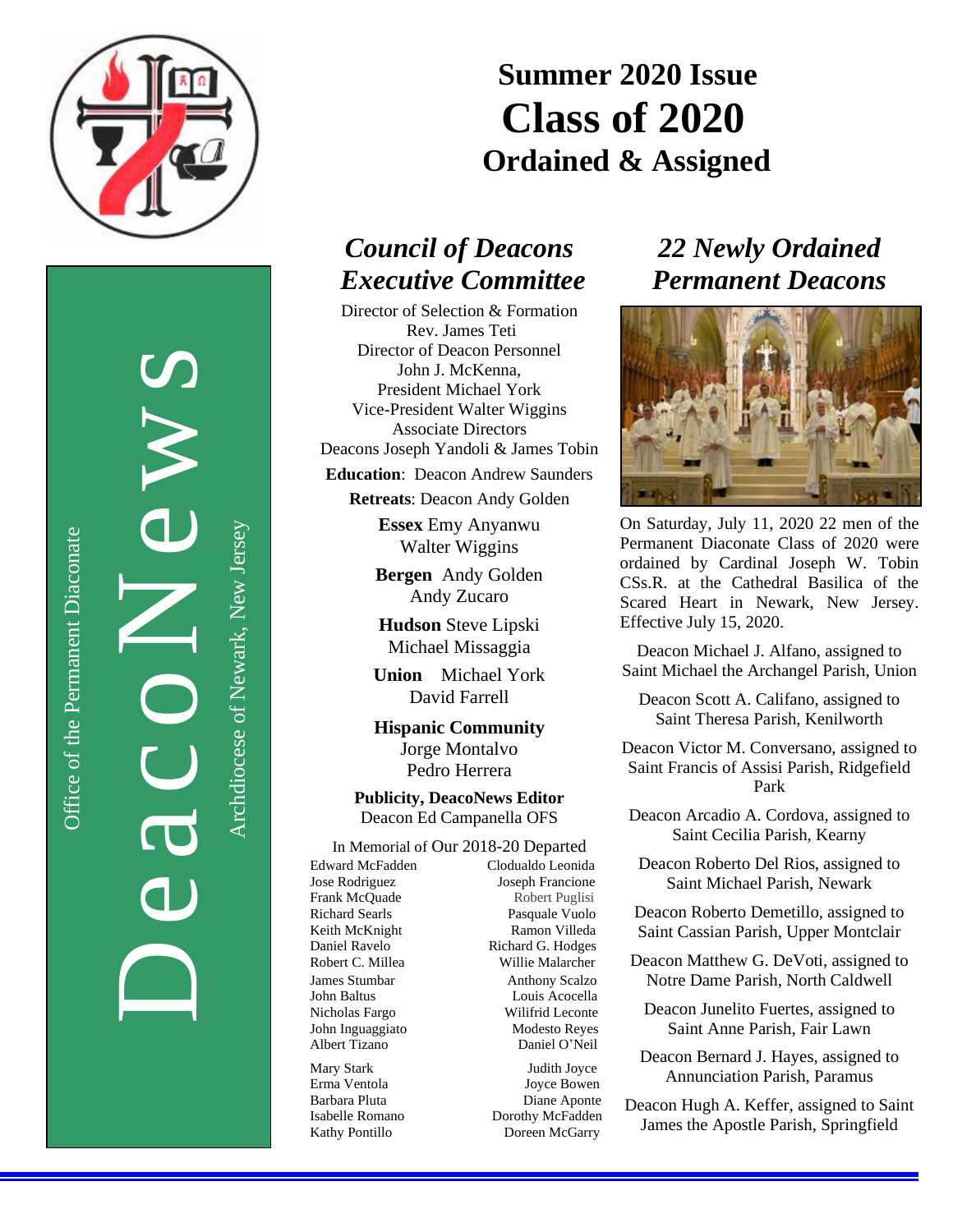Deacon John Yeong Kim, assigned to Saint Andrew Kim Parish, Maplewood

Deacon Suk Chan Kim, assigned to Madonna Parish, Fort Lee

Deacon John La Duca, assigned to Saint Elizabeth Parish, Wyckoff

Deacon Carl R. Lordi, assigned to Saint Mary Parish, Nutley

Deacon Thomas Moore, assigned to Saint Philomena Parish, Livingston

Deacon Michael Pasquale, assigned to Saint Thomas the Apostle Parish, Bloomfield

Deacon Krzysztof Pawlik, assigned to Sacred Heart of Jesus Parish, Wallington

Deacon Raymond L. Schembri, assigned to Saint Mary Parish, Rutherford

Deacon Mark Inbo Shim, assigned to Saint Joseph Parish, Demarest

Deacon Edward J. Stoker, assigned to Our Lady of Mercy Parish, Park Ridge

Deacon Eugene J. Sullivan, Jr., assigned to Saint Philomena Parish, Livingston

Deacon Paul C. Zeller, assigned to Saint Andrew Parish, Westwood

*Welcome and congratulation from the diaconate community*

## *Deacon Spotlight Deacon Mike York*



Michael Donald York was born on December 22, 1959, the youngest son of three of the late James and Helen York. He grew up in

Clark, NJ and attended St. John the Apostle Catholic School for grammar school, being taught by the Dominican Sisters of Caldwell. He faithfully served as an altar boy under the

### **Summer 2020 http://sjanj.net/rcan\_deacon Archdiocese of Newark**

leadership of the founding pastor of the parish, Msgr. Thomas Mulvaney.

After graduating St. John the Apostle in 1973, he attended Union Catholic Boys High School in Scotch Plains, NJ, graduating as class valedictorian in 1977. He distinctively remembers a conversation with Brother Michael Laratonda in the Senior year… asking if he ever thought about a vocation to the priesthood. At that time, his heart was set on studying engineering at Stevens Institute of Technology in Hoboken, NJ, in which he had been accepted in early admissions.

After being awarded the degree of Bachelor of Engineering from Stevens in May, 1981, he went on to work for IBM Corporation in Poughkeepsie, NY in their large computer systems division. He felt that working for IBM was the equivalent of playing for the NY Yankees. Beginning as a mechanical engineer working to support the manufacturing processes, about 7 years later, he would transfer to East Fishkill NY in the semiconductor division. While working at IBM and commuting to Stevens for graduate studies, he obtained a Master of Engineering (mechanical) degree from Stevens in 1986.

He became a first line manager of a combined engineering and maintenance organization at IBM East Fishkill in 1989. His accomplishments as a manager enabled him to advance to a second line management position at the IBM semiconductor facility in Burlington, VT in 1993. He would spend 8 years working for IBM in Vermont, still maintaining connections to NJ and St. John the Apostle Church. During that time, in 1996, St. John the Apostle Church was beginning Perpetual Eucharistic Adoration, under the leadership of the pastor, Msgr. Richard McGuinness. At Mass, on the weekend when the Eucharistic Adoration Chapel sign-up was discussed during the homily, he felt a strong call to serve at 3 AM on Sunday

mornings as an adorer – because as was said, the sacrifice to serve in the middle of the night, produces great graces. Turns out, that shortly thereafter the time of Adoration expanded for him from 2 AM to 4 AM and his father would join him for about a total of ten years.

Also about the same time, he felt a potential call to the ministerial priesthood and sought the help of a local parish priest in Vermont in discernment. Also, about the same time, he started attending daily Mass on the way into work at St. Lawrence. He could not forget the life-sized statue of St. Lawrence in the vestibule of this church in Essex Junction VT.

He also became more involved in the life of the parish of St. John the Apostle Church, becoming an Extraordinary Minister of Holy Communion, invited by the pastor, Msgr. Richard McGuinness. Then in June 5, 1999, he attended the ordination of Deacon Ed Campanella, which had a profound impact on him. After the ordination, one of the parochial vicars of the parish, who was also attending, told him: "We have to get you up there, i.e. ordained a deacon." At the time, not thinking much of it, but it turned out to be all part of the journey to the diaconate.

Then in the early part of 2001, when lectoring at a 7:30 AM Mass, the late Deacon George Ross asked him: "Did you ever think about being a deacon? The applications are due in two weeks!" and Msgr. McGuinness standing by, said: "Think about it." Well, there wasn't a lot to think about at that point and after discussing it with his father, he immediately knew to pursue this call. He entrusted his acceptance into formation and the formative years to Mary, the Mother of God, giving his "fiat", knowing that she would lead him.

He entered formation in the Fall of 2001, under the leadership of the late Deacon Ed Porter, the formation director and the late Deacon Joe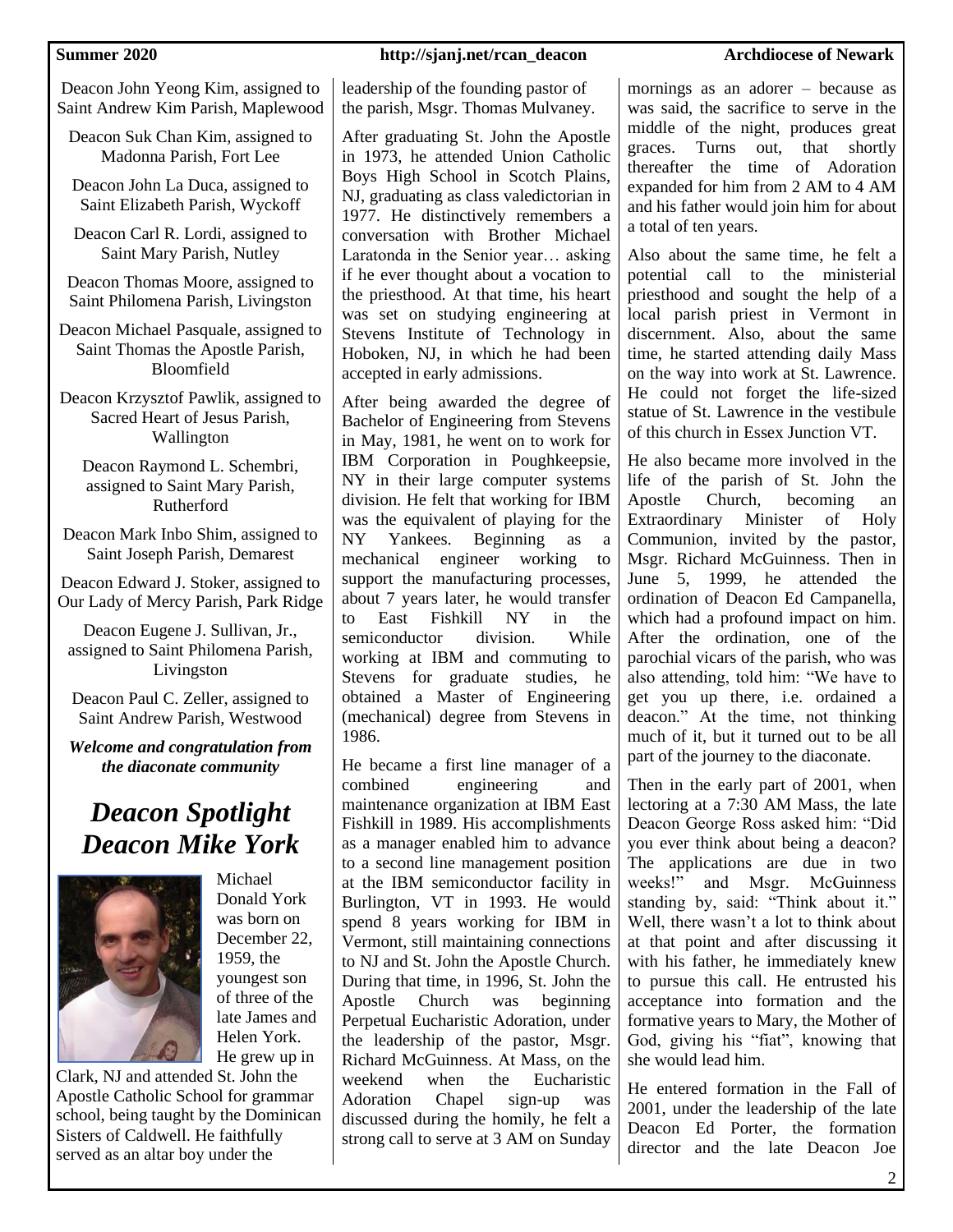Lubas, assistant formation director. He transferred to a closer IBM location in East Fishkill with the dual purpose of being able to take care of his aging father and to study for the permanent diaconate. His commitment to his father was to take care of him at home, no matter what and not allow him to have to go into a nursing home. This commitment became a diaconal ministry, which lasted 10 years, until his father's passing. While in formation, about half way through, he joined Deacon Ed Campanella in prison ministry under the leadership of Fr. Paul J. Nolan. Assisting Fr. Nolan several times a week in prison ministry provided a wealth of experience to learn how to preach the Good News of Jesus Christ… so when preaching practicum came up in the fourth year of formation, he already had a wealth of experience providing reflections to the least of the brother and sisters in Jesus Christ who were in jails and prisons. He would serve the Archdiocese of Newark in prison ministry for almost 15 years and for a period as co-director of prison ministry.

St. John the Apostle parish deacons, Deacon Ed Campanella and Deacon George Ross would be mentors throughout the formation years, in which he is most grateful for their mentorship. He was ordained on June 11, 2005 by Archbishop John J. Myers. The words of Archbishop Myers in the homily at his ordination stick in his mind every day: "Serve the people of God as you find them."

Immediately after ordination, Msgr. McGuinness would ask him to organize and provide the spiritual direction for the men's and women's Cornerstone retreats, which he did so for several years. When Msgr. McGuinness had taken ill, he took over the RCIA process as it's director in 2005 and continues in that role to this day. Additionally, he was an instructor for the Christian Foundations for Ministry, 3 year program at his parish.

### **Summer 2020 http://sjanj.net/rcan\_deacon Archdiocese of Newark**

Steeped in many diaconal ministries since his ordination, it was in the Fall of 2010, when Jesus Christ called him to an even deeper commitment of service. The pastor at that time, Fr. Robert McBride mentioned to him that the parish needed a Director of Religious Education. His heart knew to say yes to this call. After consultation with his father and trusted friends, he chose to leave a 30 year career at IBM and work full time for St. John the Apostle parish as the DRE and continue in his diaconal ministries. He clearly remembers the counsel of a good friend. "Remember, God is with you." He knew immediately that this life changing career decision was the right choice.

Serving as the Director of Religious Education for the past 10 years at St. John the Apostle has enabled him to apply his "engineering" thought process to the administration of the religious education program with about 600 children. Constantly improving systems, processes and methods and most recently, creating the world of virtual learning…makes in enjoyable, but most important of all, is being able to serve the families of the parish in the program.

In addition to the responsibilities of DRE and Director of RCIA, he serves as the clergy moderator for the Perpetual Eucharistic Adoration Chapel at St. John the Apostle, trains lectors and Extraordinary Ministers of Holy Communion, serves the parish as the Local Safe Environment Coordinator, facilitates Protecting God's Children and Keeping the Promise Alive sessions, is a Bereavement Group facilitator, provides for the recording of Mass during the pandemic, as well as the normal diaconal duties of preaching, presiding at Baptisms, weddings, wakes and committals. He is currently Treasurer of the Clark Knights of Columbus #5503. He currently represents the Union County deacons on the Deacon Council for the

Archdiocese of Newark and serves as President of the Council.

In addition to his ministries, for the last 35 years has been an avid cyclist, with a passion for hills. He completed The Longest Day, a 200 mile ride from northern NJ to Cape May and rode numerous centuries as well as the Rockies many times. He enjoys spending time with his dogs, with a current fifth generation of Labrador Retrievers. He gives gratitude to God for all His graces and looks forward to continuing to serve the people of God!

## *Deacon Daniel O'Neill*



"Deacon Dan" born July 21, 1945 entered eternal life on August 11, 2020, age 75 of congestive heart failure at the Overlook

Medical Center in Summit, New Jersey. Deacon O'Neill was ordained for the Archdiocese of Newark on June 1, 2002 by Most Reverend John J. Myers.

He was a resident of Springfield for 40 years. Originally from Philadelphia, PA, Dan was the son of Henry Peter O'Neill, Sr. and Margaret Mary, (nee McAlee) O'Neill. He was married to Margaret "Peggy" (nee Reece) O'Neill August  $6<sup>th</sup>$ , 1983 who proceeded him in death on July 2nd, 2015. Dan was an avid skier in his younger years, skiing the slopes of Lake Tahoe to the mountains of Vermont. Along with Peggy, Dan traveled the world, adventuring to such places as the Galapagos Islands to the wilds of Alaska.

Recently Dan traveled to the Holy Land with a group of deacons from the Newark, New Jersey archdiocese. Dan dedicated himself with Peggy at his side to the St. James Roman Catholic Church in Springfield, NJ for his entire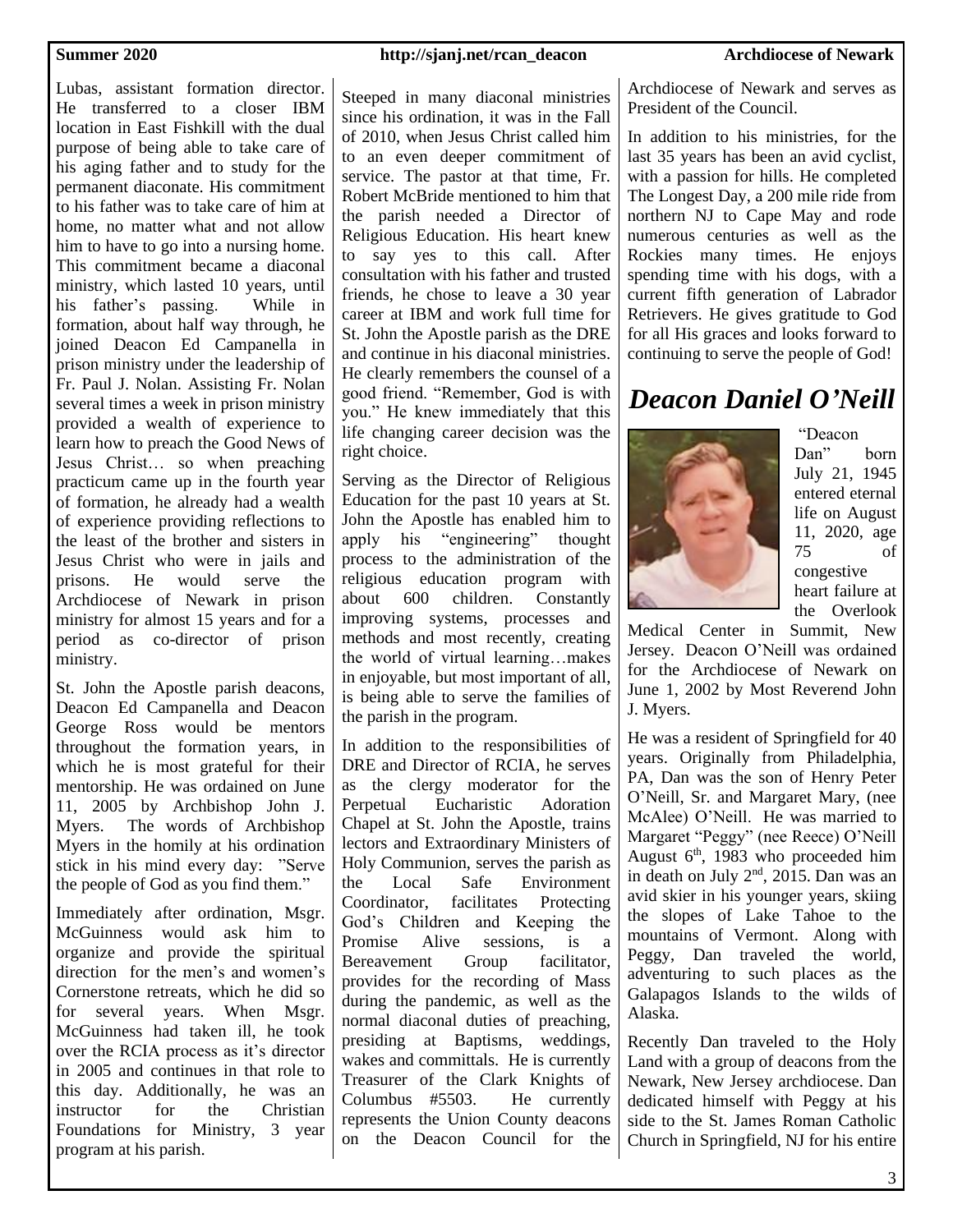time as Deacon. Known for his passionate, heartfelt oratory he was a beloved member of his faith community as well as a Knights of Columbus member and former Grand Knight. A man of many talents, Dan was a regular on the boards in his 30's and 40's at various community theatres in New Jersey – favorite roles included "Doc" in *West Side Stor*y and "Henry Higgins" in *My Fair Lady*. Shortly after receiving his BA from St. Charles Seminary in 1970, Dan became a member of the Astrup Corporation for nearly 30 years. Dan retired in 2012 to pursue his many interests with Peggy including ornithology, rarely missing the World Series of Birding with the New Jersey Audubon Society; he was an expert at identifying various species of birds and their songs. But his greatest passion along with Peggy was tending to the spiritual needs of his community and his immediate and extended family; never missing officiating at a birthday, baptism, first communion, or wedding for his eleven nieces and nephews and all of their children. Dan will always be remembered by them as "Uncle Danny" who was always there for them. Deacon Dan is survived by his sister Margaret Mary O'Neill/Schorpp, and her husband, Charles B. Schorpp of Flourtown, PA, retired United States Secret Service Officer Henry O'Neill, Jr. of Glen Burnie, MD, Thomas O'Neill, EdD, and his wife Silvana Vasconcelos of Astoria Park, NY and Alice Loveless/O'Neill, LCSW of Ambler, PA.

A Mass of Christian Burial was be celebrated at St. James the Apostle Church, 45 South Springfield Avenue, Springfield, New Jersey 07081 on Monday, August 17, at 11:30 a.m. Viewing was held in the church from 10:30 to 11:30 a.m., prior to the Funeral Mass.

In lieu of flowers, donations can be made to

<https://www.westcatholic.org/give> , Dan's alma mater, class of 1963.

### **Summer 2020 http://sjanj.net/rcan\_deacon Archdiocese of Newark**

Dan's faith was boundless and he continues to touch our lives.

## *Deacons Wives & Widows Memorial*



Kathy Pontillo, beloved wife of Deacon Bob Pontillo enternal life on Wednesday June 3, 2020. She was a compassionate and generous person who reached out to the sick with flowers and homemade soups, all while trying to stay anonymous.

Condolences are extended to Deacon Richard McGarry and family as his beloved wife Doreen McGarry has entered eternal rest on Saturday, August 10, 2020.

## *Holy Family Farm*

Since November of 2019, Deacon Andy Zucaro has been working with Holy Family Farm – a new non-profit organization whose mission is to help



"*form men for a greater future*". Deacon Andy recognizes the importance of directing the many men from 18 -30 years of age who may not have a good role model in their life. Many young men seem to struggle, questioning their purpose and future in life.

In this "Farmation" model, men will spend their day working in a simple, prayerful life style. They will learn the importance of a job well done. They will learn to cook, clean and work together – not forgetting to be grateful

and thankful. Mass and prayer are a part of their daily life. The men will appreciate the beauty of nature while farming, using regenerative practices to raise organic livestock and produce. They might also make products which would help to sustain the farm. Community involvement is another aspect of the Farm. Men would learn as they help their neighbors. The program of prayer, manual work, and learning forms young men in the Christian life and develops a deep awareness of their God-given identity and purpose. The Farm hopes to inspire men to be good fathers who will raise faithful children, future leaders who will make a difference in their communities, and maybe even priests or a bishop who will influence the lives of many for generations.

Fr. Glenn Sudano, CFR, is the Chaplain and one of the founders of Holy Family Farm. He is involved with this lay initiative.

Holy Family Farm is a 501c3 nonprofit organization that is currently looking to purchase a farm in the Pennsylvania area, not more than 2 hours from New York. An ideal property would have a farmhouse and perhaps even a barn or the space to build a barn. Sufficient acreage would be necessary for animals to graze and crops to be planted.

Currently the Board of Holy Family Farm is seeking donors so they can purchase a property. They are looking for 20 possible donors who can provide \$50,000 each or 5,000 people who can donate \$200 each. Their goal is to raise one million dollars, purchase a property, and celebrate their first Mass on December  $29<sup>th</sup>$  – the Feast of the Holy Family. May the Holy Spirit guide the Holy Farm to help form men for a greater future.

For more information, please visit the website: [www.holyfamilyfarm.org](http://www.holyfamilyfarm.org/) or call 1-833-JMJ -FARM (1-833- 565-3276). Deacon Andy can be reached at 201-615-9353 for additional information. Your prayers